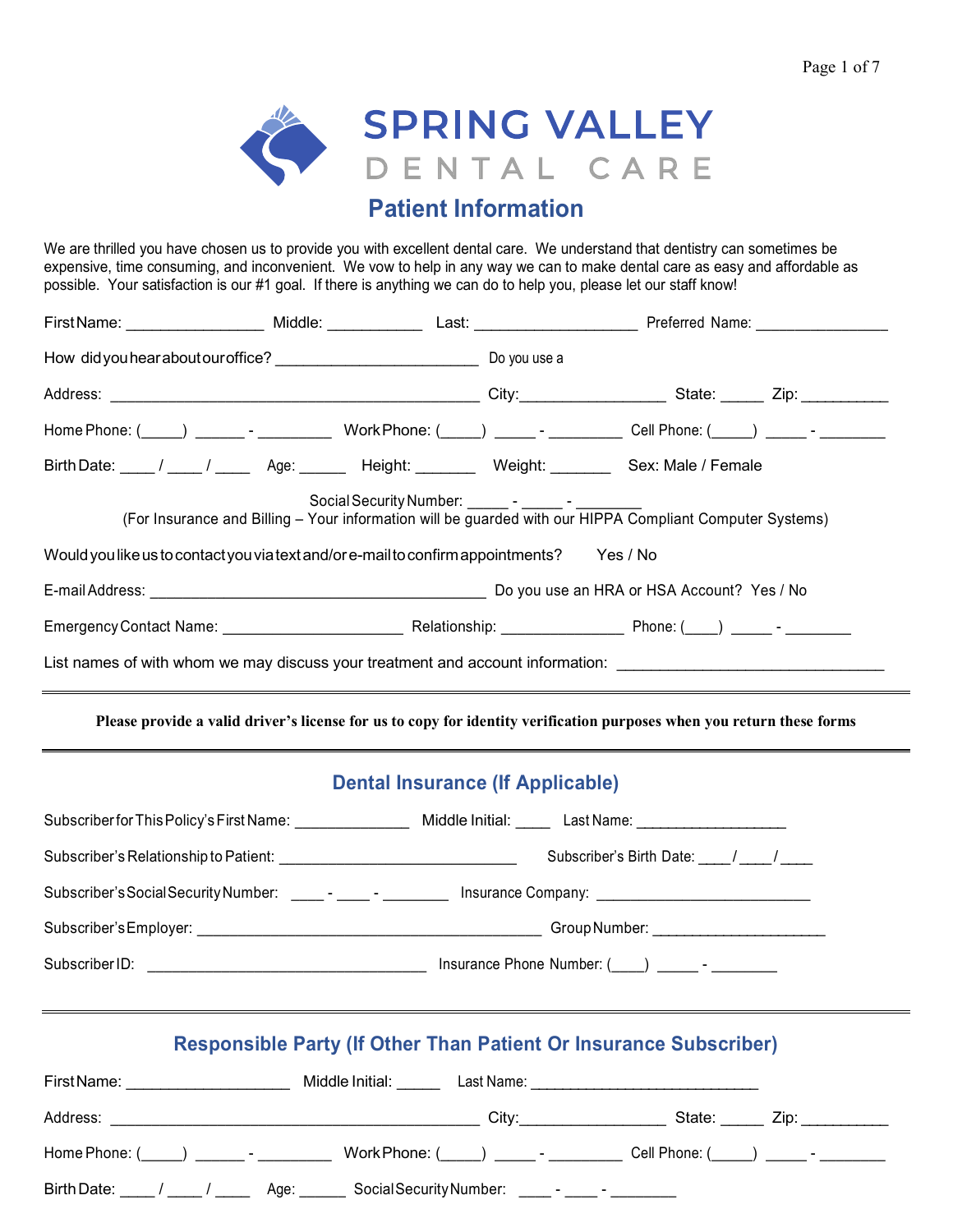# **HIPAA/Privacy Practices Legal Rights Regarding Your Personal Information**

I understand that my healthcare information concerning my diagnosis, treatment, payment, and insurance will be disclosed only when necessary for filing my insurance and in communication with other health care professionals in the course of treatment of their offices. Limited information will also be disclosed to businesses supporting operations of this office such as dental or medical labs, hospitals, accountants, billing personnel, customer support, answering service, and consultants.

Their businesses are restricted in uses and disclosure of your information by contract. Disclosure may also occur for any necessary legal purposes or appropriate governmental authorities. If a family member or person is paying for your healthcare with your knowledge, we may disclose to that family member or person.

I understand that my files are stored on a computer database. Only staff and janitorial personnel may have access to this office during non-business hours. I understand that this office will make every effort to keep my information secure and correct any violation of my privacy if this should occur.

I understand that I have the right to access, copy, or inspect my healthcare information; the right to restrict disclosures, and obtain an accounting of disclosures. I have the right to voice my concerns about privacy to the practice and/or The Secretary of Health and Human Services within 180 days of my discovery of a disclosure violation without fear of retaliatory acts by the office. I may correct my records in the form of a letter signed by me. I also have the right to revoke my authorization for disclosure. A minimal fee of \$.25 per page will be charged to me for copies of records that I request.

I understand that I will receive communication in the form of phone calls, e-mails, text messages, and/or post cards to remind me of an existing appointment, or that it is time to schedule an appointment. I may receive mail containing financial information. Communication may also be sent to me in the form of fax, e-mail, or other electronic means. I understand that if a message is left for me to return a call, the message will contain the doctor's name and phone number. Complete messages concerning my health information may be left on my personal home or work voicemail.

I have read and understand this office policy. I understand that by signing this agreement, I give permission for the use and disclosure of my personal and health information in order to carry out treatment, payment, insurance claims, and healthcare operations. This office retains the right to revise this privacy policy.

| <b>Patient/Guardian Signature:</b> | Date: |  |
|------------------------------------|-------|--|
|                                    |       |  |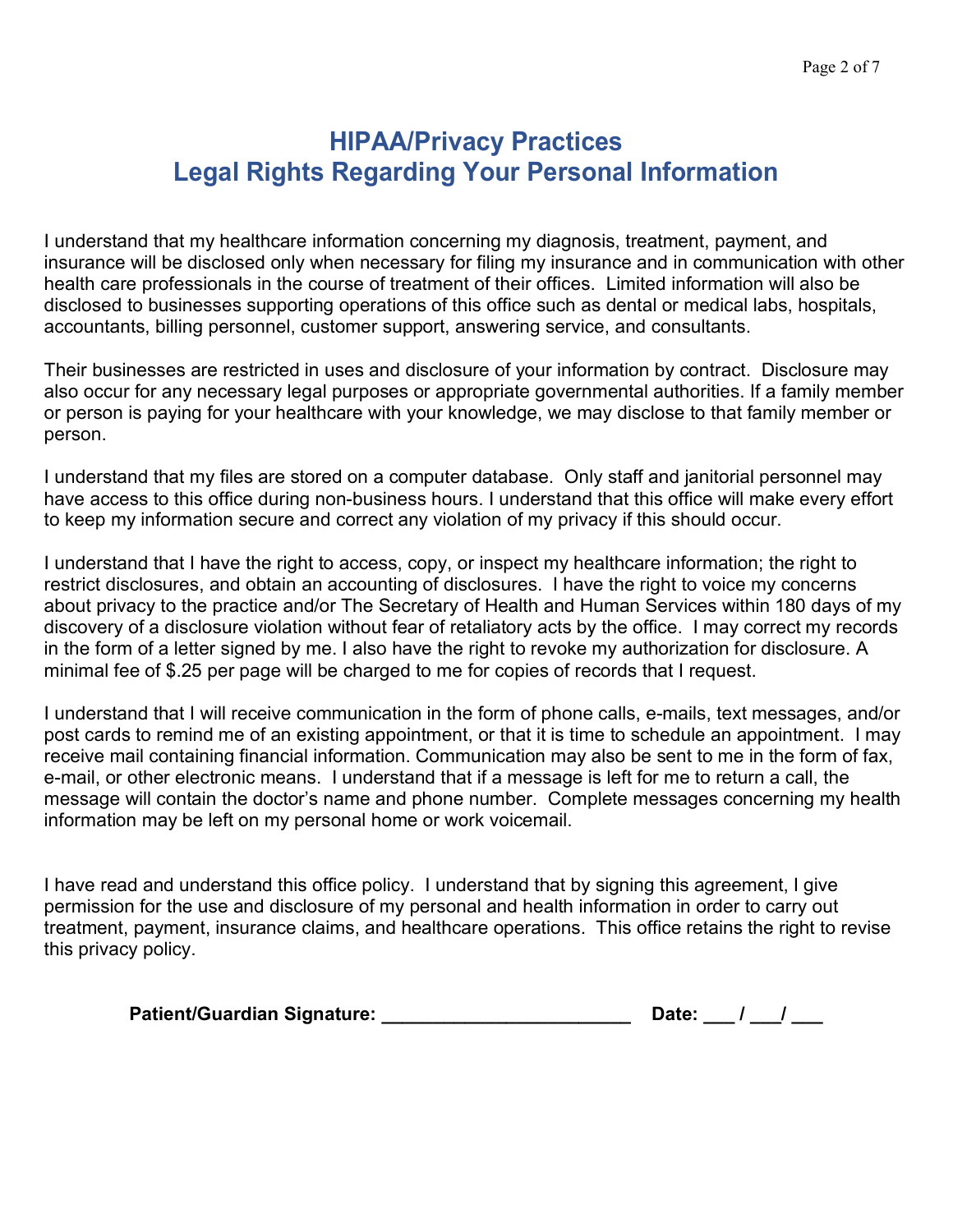# **Financial & Insurance Information**

## **All Patients**

Please read and sign our consent forms before each procedure so that you have the right expectations regarding the longevity of your dental work. Also be aware of the **leading factors that cause problems with restorative dentistry**: 1) Bruxism (tooth grinding) 2) Medications (pharmaceutical or recreational) 3) Poor home hygiene and failure to have regular professional cleanings.

#### **Summary - Patients Without Insurance**

We understand that dental expenses can often be frustrating and unexpected. We will make every effort to help you proceed at a comfortable pace and to have all the best options. We also work with third party financing to help make dentistry affordable. We encourage you to use our Membership Program. At the same time we request that payments be made at the time of service.

### **Patients With Insurance**

For the most part, we rarely have problems establishing your Estimate and Patient Responsibility. However, we would like to warn you of some rare occurrences…. Dental insurance companies can be confusing and deceptive at times whether intentional or not. Despite having access to the top computer systems in the business, SVDC is only able to **estimate** your benefits (usually accurate within 10s of dollars). We make every effort to maximize your benefits, however, even though we may call the insurance company on your behalf or submit for a **"Preauthorization"** we still can **only estimate** the Total Billed Amount and The Patient Responsibility. Unfortunately, even with Preauthorization nothing is set in stone until the procedure is completed and the Insurance Company sends payment and a Final Determination. **Your estimated portion is due at the time of service**. And, it is the patients' responsibility to make sure that the **Total Billed Amount** is paid even if the insurance company changes their mind and decides not to pay their portion after the fact. They are a **"For Profit Business"** and often times there is a conflict of interest when it comes to paying claims versus the **standard of care and basic oral health**. There are many **restrictions** including – but not limited to – Waiting Periods, Frequency of Treatment, Deductibles, Exclusions, and Non-Coverage for Basic Treatment.

Your dental benefits are **based upon a contract made between your employer and your insurance company**. We will do our best to use our computer systems to help you maximize your benefits, but if you have any further questions regarding your dental benefits that we could not uncover for you on your behalf, please contact your employer or your insurance company directly. **Dental insurance is more of a "benefit" than an "insurance."** Even the best dental benefit plans rarely pay for 100% completion of your dental care. An insurance company determines their reimbursement level by surveying a geographical area, calculating the average fee, then determines that 80% of the average fee is customary. Included in the survey are Medicaid clinics and managed care facilities, which have several reduced dental fees and sometimes less than stellar care that bring down the fee but also the quality. Any doctor in private practice will have fees that insurance companies define as "higher than usual and customary." Many dental benefit plans tell their participants that they will be covered "up to 50%, 80% or 100%," but do not clearly specify the plan fee schedule allowance, annual maximums, or limitations. It is more realistic to expect dental benefits to cover between 25%-60% of dental services. **We will review specifics with you after diagnosis.** Often, Insurance Companies do not recognize many routine dental services such as implants, white fillings, white crowns and occlusal guards.

## **Financing Options & Other Financial Information**

We will collect estimated co-payments and deductibles on the day services are rendered. A finance charge may be added to your account after 90 days of no account/payment activity, or your account could be turned over to an **outside collection agency** which may affect your credit score. **Patients are expected to pay in full by cash, check, or major credit card the day services are rendered, unless financial arrangements have been made prior to treatment beginning.** For your convenience, we do offer third party financing for your dental visits which may be interest free Please feel free to ask someone about this service.

If you understand and agree to the above guidelines for our office, please sign below.

**Patient/Guardian Signature: \_\_\_\_\_\_\_\_\_\_\_\_\_\_\_\_\_\_\_\_\_\_\_\_ Date: \_\_\_ / \_\_\_/ \_\_\_**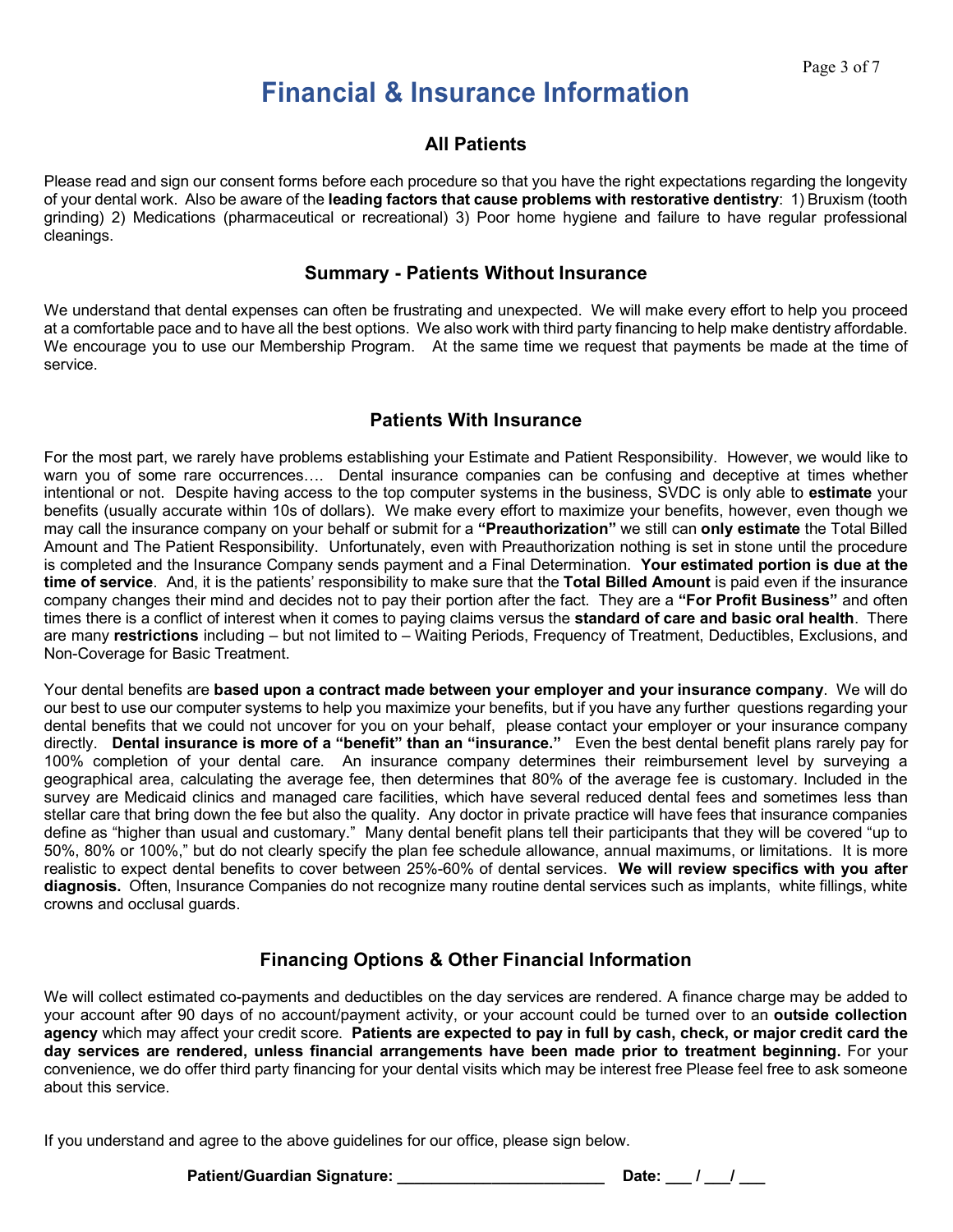# **Cancelling & Quality Assurance Policies**

#### **Why do we have a cancellation policy?**

- In order to reserve specific appointment time for each patient
- To deliver treatment in an efficient, convenient, and timely fashion for all patients
- To respect everyone's time including you, our team and other patients

We will make every effort to provide service in a timely manner. We understand that your time is valuable and want everyone's appointment to be as convenient as possible. We work with a structured appointment system to keep an efficient run dental office.

We make every effort to honor all time commitments and we hope that our patients would do the same for us. Please help us achieve this goal by making every effort to be early for your appointments and we will do the same.

#### *\*\*\*One Business Day – Cancellation / Reschedule Policy\*\*\**

If you are unable to keep your reserved appointment for any reason, please notify us at least **one full business day** in advance of your scheduled time otherwise the greater of a **\$50 cancellation fee or forfeit of your deposit will be applied**. When patients violate this policy more than three times within a calendar year, the patient may be dismissed from our office or we ask that they call for possible same-day availability. This applies to changing the appointment time and keeping the same day. **The policy is enforced regardless of the reason (car troubles, illness).** 

#### **What if I am Late?**

Ifyou are more than 15 minutes late for your appointment we may need to reschedule you to allow enough time for your treatment or you may wait until a provider is available. If you are running behind **please call (201) 843-3312 or text (201) 759-5597** so we can work to accommodate you. When patients violate this policy more than three times within a calendar year, the patient is kindly dismissed from our office or we ask that they call for possible same-day availability.

#### **Quality Assurance and Educational Recordings**

For educational, quality assurance, and marketing purposes we may take photos or record conversations either on the telephone or in person. This enables us to better train our staff and become the best dental office we can possibly be! We will always conceal your identity for privacy purposes.

#### **Cell Phones & Other Electronics**

For safety reasons and to ensure the best clinical outcomes. Please refrain from using cell phones and other electronic devices during procedures unless one of our team members says that it is safe to do so.

#### **Can I be in the room with my loved one?**

For safety purposes and to allow for our team to deliver the best care, no one other than the patient is permitted in the treatment rooms. If you are a parent or guardian, then it is okay to be present during the treatment plan. However, once you agree to treatment we ask that you to kindly wait in the reception area if possible.

If you understand and agree to the above guidelines for our office, please sign below. If you have any concerns please let us know!

| Patient/Guardian Signature: |  | Date: |  |
|-----------------------------|--|-------|--|
|-----------------------------|--|-------|--|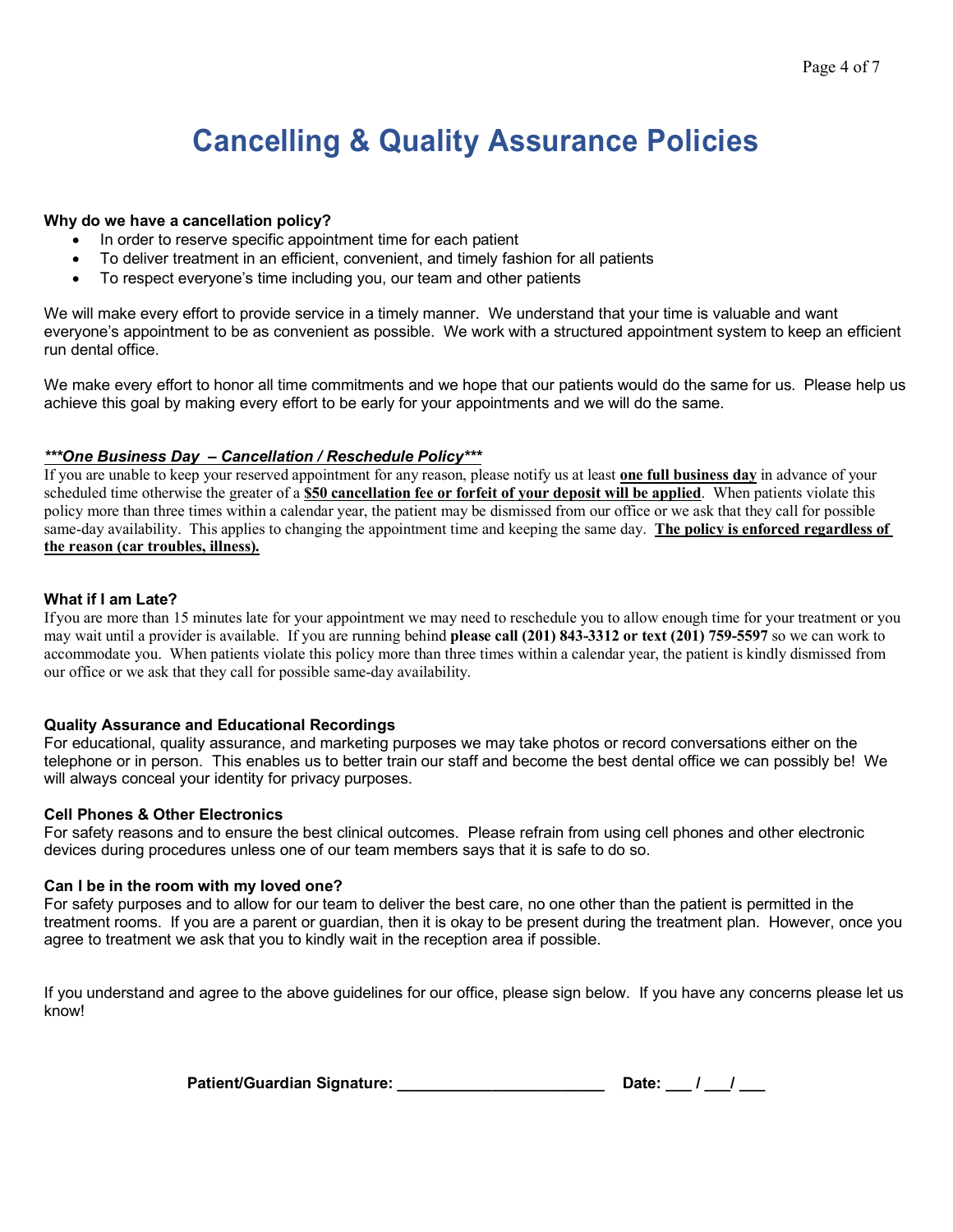# **Health History – Your overall health may effect your dental treatment**

| • What was the approximate date of your last medical exam?                                                                        |                                          |
|-----------------------------------------------------------------------------------------------------------------------------------|------------------------------------------|
| • Are you under a doctor's care now for a disease?                                                                                |                                          |
| • Have you ever been hospitalized or had a major operation?                                                                       |                                          |
| • Have you ever had a serious head or neck injury?                                                                                |                                          |
| • Do you have trouble driving a car?                                                                                              |                                          |
| • Do you have any trouble climbing one flight of stairs?                                                                          |                                          |
| <b>Female Patients</b>                                                                                                            |                                          |
| • Are you pregnant / trying to get pregnant?                                                                                      |                                          |
| • Are you taking oral contraceptives?                                                                                             | $\Box$ No $\Box$ Yes                     |
| • Are you Nursing?                                                                                                                | $\Box$ No $\Box$ Yes                     |
| Allergies Do you have allergies? $\Box$ None OR Check those that apply: $\Box$ Acrylic $\Box$ Aspirin $\Box$ Codeine $\Box$ Latex |                                          |
|                                                                                                                                   |                                          |
|                                                                                                                                   |                                          |
|                                                                                                                                   |                                          |
| Medications                                                                                                                       |                                          |
| • Have you ever taken Fosamax, Boniva, Actonel or any bisphosphonates?                                                            |                                          |
| • Do you use tobacco?                                                                                                             |                                          |
| • Did you quit using tobacco?                                                                                                     |                                          |
| • Do you use controlled substances?                                                                                               | □ No □ Yes, please explain: ____________ |
| • Please list any medications / pills / drugs (prescription or recreational) you are currently taking?                            |                                          |
|                                                                                                                                   | Please note: Any of the                  |

*above medications or recreational drugs may cause tooth decay. Be sure to ask our dentists)*

#### *Please circle any of the following you have ever had:*

| <b>AIDS/HIV Positive</b><br>Cortisone Medication<br>Renal Dialysis<br>Hepatitis B<br><b>Rheumatic Fever</b><br>Alzheimer's Disease<br><b>High Blood Pressure</b><br><b>Diabetes</b><br>High Cholesterol<br><b>Dizziness</b><br>Rheumatism<br>Anaphylaxis<br>Hives or Rash<br><b>Scarlet Fever</b><br>Drug Addiction<br>Anemia<br>Shingles<br>Easily Winded Emphysema<br>Hypoglycemia<br>Angina<br>Arthritis / Gout<br>Irregular Heartbeat<br>Sickle Cell Disease<br><b>Epilepsy Seizures</b><br>Artificial Heart Valve<br><b>Excessive Bleeding</b><br>Kidney Problems<br>Sinus Trouble<br>Artificial Joint<br><b>Excessive Thirst</b><br>Leukemia<br>Snoring / Sleep Apnea<br>Liver Disease<br>Fainting Spells /<br>Spina Bifida<br>Asthma<br>Frequent Cough<br>Stomach/Intestinal Ds<br><b>Blisters</b><br>Low Blood Pressure<br><b>Blood Disease</b><br>Frequent Diarrhea<br>Lung Disease<br>Stroke<br><b>Blood Transfusion</b><br><b>Frequent Headaches</b><br>Mitral Valve Prolapse<br>Swelling Limbs<br>Neck Pain<br><b>Thyroid Disease</b><br><b>Breathing Problem</b><br>Genital Herpes<br>Trouble Sleeping<br><b>Bruise Easily</b><br>Glaucoma<br>Osteoporosis<br><b>Tuberculosis</b><br>Pacemaker/Defibrillator<br>Hay Fever<br>Cancer<br>Heart Attack/Failure<br>Pain in Jaw Joints<br>Tumors/Growths<br>Chemotherapy<br>Chest Pain<br>Heart Murmur<br>Parathyroid Disease<br>Ulcers<br><b>Venereal Disease</b><br>Cold Sores / Fever<br>Psychiatric Care<br>Heart<br>Congenital Heart Dis.<br>Heart Trouble/Disease<br><b>Radiation Treatments</b><br>Waking Up To Urinate<br>Yellow Jaundice<br>Congestive Heart Failure<br>Hemophilia<br>Radical Weight Loss |  | I icase circle any of the following you have ever had. |  |
|----------------------------------------------------------------------------------------------------------------------------------------------------------------------------------------------------------------------------------------------------------------------------------------------------------------------------------------------------------------------------------------------------------------------------------------------------------------------------------------------------------------------------------------------------------------------------------------------------------------------------------------------------------------------------------------------------------------------------------------------------------------------------------------------------------------------------------------------------------------------------------------------------------------------------------------------------------------------------------------------------------------------------------------------------------------------------------------------------------------------------------------------------------------------------------------------------------------------------------------------------------------------------------------------------------------------------------------------------------------------------------------------------------------------------------------------------------------------------------------------------------------------------------------------------------------------------------------------------------------------------------------------------------------------------|--|--------------------------------------------------------|--|
|                                                                                                                                                                                                                                                                                                                                                                                                                                                                                                                                                                                                                                                                                                                                                                                                                                                                                                                                                                                                                                                                                                                                                                                                                                                                                                                                                                                                                                                                                                                                                                                                                                                                            |  |                                                        |  |
|                                                                                                                                                                                                                                                                                                                                                                                                                                                                                                                                                                                                                                                                                                                                                                                                                                                                                                                                                                                                                                                                                                                                                                                                                                                                                                                                                                                                                                                                                                                                                                                                                                                                            |  |                                                        |  |
|                                                                                                                                                                                                                                                                                                                                                                                                                                                                                                                                                                                                                                                                                                                                                                                                                                                                                                                                                                                                                                                                                                                                                                                                                                                                                                                                                                                                                                                                                                                                                                                                                                                                            |  |                                                        |  |
|                                                                                                                                                                                                                                                                                                                                                                                                                                                                                                                                                                                                                                                                                                                                                                                                                                                                                                                                                                                                                                                                                                                                                                                                                                                                                                                                                                                                                                                                                                                                                                                                                                                                            |  |                                                        |  |
|                                                                                                                                                                                                                                                                                                                                                                                                                                                                                                                                                                                                                                                                                                                                                                                                                                                                                                                                                                                                                                                                                                                                                                                                                                                                                                                                                                                                                                                                                                                                                                                                                                                                            |  |                                                        |  |
|                                                                                                                                                                                                                                                                                                                                                                                                                                                                                                                                                                                                                                                                                                                                                                                                                                                                                                                                                                                                                                                                                                                                                                                                                                                                                                                                                                                                                                                                                                                                                                                                                                                                            |  |                                                        |  |
|                                                                                                                                                                                                                                                                                                                                                                                                                                                                                                                                                                                                                                                                                                                                                                                                                                                                                                                                                                                                                                                                                                                                                                                                                                                                                                                                                                                                                                                                                                                                                                                                                                                                            |  |                                                        |  |
|                                                                                                                                                                                                                                                                                                                                                                                                                                                                                                                                                                                                                                                                                                                                                                                                                                                                                                                                                                                                                                                                                                                                                                                                                                                                                                                                                                                                                                                                                                                                                                                                                                                                            |  |                                                        |  |
|                                                                                                                                                                                                                                                                                                                                                                                                                                                                                                                                                                                                                                                                                                                                                                                                                                                                                                                                                                                                                                                                                                                                                                                                                                                                                                                                                                                                                                                                                                                                                                                                                                                                            |  |                                                        |  |
|                                                                                                                                                                                                                                                                                                                                                                                                                                                                                                                                                                                                                                                                                                                                                                                                                                                                                                                                                                                                                                                                                                                                                                                                                                                                                                                                                                                                                                                                                                                                                                                                                                                                            |  |                                                        |  |
|                                                                                                                                                                                                                                                                                                                                                                                                                                                                                                                                                                                                                                                                                                                                                                                                                                                                                                                                                                                                                                                                                                                                                                                                                                                                                                                                                                                                                                                                                                                                                                                                                                                                            |  |                                                        |  |
|                                                                                                                                                                                                                                                                                                                                                                                                                                                                                                                                                                                                                                                                                                                                                                                                                                                                                                                                                                                                                                                                                                                                                                                                                                                                                                                                                                                                                                                                                                                                                                                                                                                                            |  |                                                        |  |
|                                                                                                                                                                                                                                                                                                                                                                                                                                                                                                                                                                                                                                                                                                                                                                                                                                                                                                                                                                                                                                                                                                                                                                                                                                                                                                                                                                                                                                                                                                                                                                                                                                                                            |  |                                                        |  |
|                                                                                                                                                                                                                                                                                                                                                                                                                                                                                                                                                                                                                                                                                                                                                                                                                                                                                                                                                                                                                                                                                                                                                                                                                                                                                                                                                                                                                                                                                                                                                                                                                                                                            |  |                                                        |  |
|                                                                                                                                                                                                                                                                                                                                                                                                                                                                                                                                                                                                                                                                                                                                                                                                                                                                                                                                                                                                                                                                                                                                                                                                                                                                                                                                                                                                                                                                                                                                                                                                                                                                            |  |                                                        |  |
|                                                                                                                                                                                                                                                                                                                                                                                                                                                                                                                                                                                                                                                                                                                                                                                                                                                                                                                                                                                                                                                                                                                                                                                                                                                                                                                                                                                                                                                                                                                                                                                                                                                                            |  |                                                        |  |
|                                                                                                                                                                                                                                                                                                                                                                                                                                                                                                                                                                                                                                                                                                                                                                                                                                                                                                                                                                                                                                                                                                                                                                                                                                                                                                                                                                                                                                                                                                                                                                                                                                                                            |  |                                                        |  |
|                                                                                                                                                                                                                                                                                                                                                                                                                                                                                                                                                                                                                                                                                                                                                                                                                                                                                                                                                                                                                                                                                                                                                                                                                                                                                                                                                                                                                                                                                                                                                                                                                                                                            |  |                                                        |  |
|                                                                                                                                                                                                                                                                                                                                                                                                                                                                                                                                                                                                                                                                                                                                                                                                                                                                                                                                                                                                                                                                                                                                                                                                                                                                                                                                                                                                                                                                                                                                                                                                                                                                            |  |                                                        |  |
|                                                                                                                                                                                                                                                                                                                                                                                                                                                                                                                                                                                                                                                                                                                                                                                                                                                                                                                                                                                                                                                                                                                                                                                                                                                                                                                                                                                                                                                                                                                                                                                                                                                                            |  |                                                        |  |

Have you ever had any serious illness not listed above? ☐ No ☐ Yes, please explain: \_\_\_\_\_\_\_\_\_\_\_\_\_\_\_\_\_\_\_\_\_\_\_\_\_\_\_\_\_\_\_\_\_\_

Do you have other comments?: \_\_\_\_\_\_\_\_\_\_\_\_\_\_\_\_\_\_\_\_\_\_\_\_\_\_\_\_\_\_\_\_\_\_\_\_\_\_\_\_\_\_\_\_\_\_\_\_\_\_\_\_\_\_\_\_\_\_\_\_\_\_\_\_\_\_\_\_\_\_\_\_\_\_

General Health

To the best of my knowledge, the questions on this form have been accurately answered. I understand that providing incorrect information can be dangerous to my health. It is my responsibility to inform the dental office of any changes in medical status.

**Patient/Guardian Signature: \_\_\_\_\_\_\_\_\_\_\_\_\_\_\_\_\_\_\_\_\_\_\_\_ Date: \_\_\_ / \_\_\_/ \_\_\_**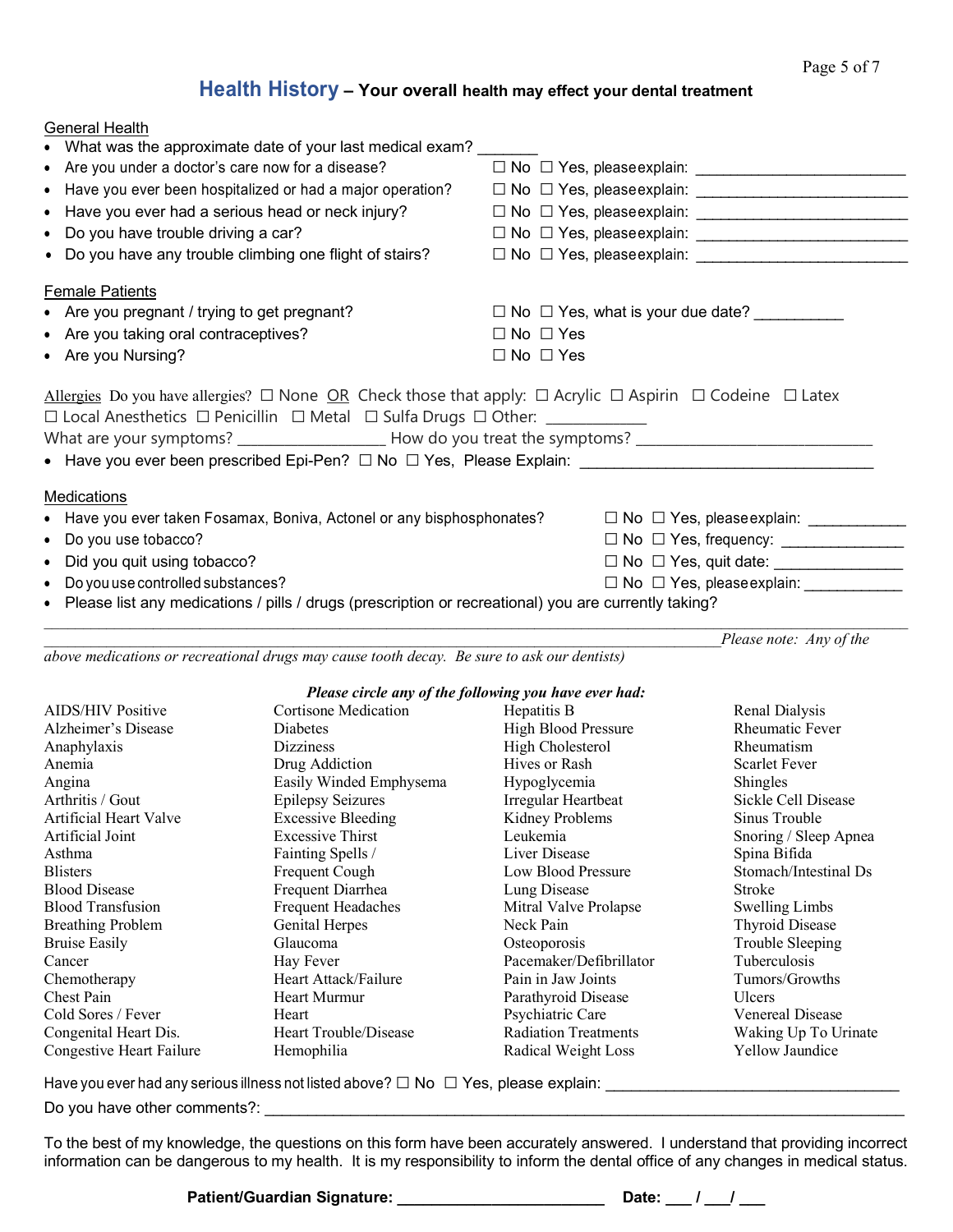# **Smile Evaluation**

|                                                                                                                                                                                                     |                                                                 |                                                                                                                                                                                                                   |                           |                             |          | <b>When were you last at the dentist?</b> $\Box$ 6 months $\Box$ 1-2 years $\Box$ 3-5 years $\Box$ 5+years                  |
|-----------------------------------------------------------------------------------------------------------------------------------------------------------------------------------------------------|-----------------------------------------------------------------|-------------------------------------------------------------------------------------------------------------------------------------------------------------------------------------------------------------------|---------------------------|-----------------------------|----------|-----------------------------------------------------------------------------------------------------------------------------|
|                                                                                                                                                                                                     | What is your main concern today?<br>Wisdom Teeth:□ Wisdom Teeth | Sedation: □ Nitrous □ Moderate Sedation □ Deep Sedation<br>$Hyqiene: \Box$ Cleaning $\Box$ Gum Disease<br>Cosmetic: □ Whitening □ Old Work □ Silver Fillings / Amalgam Replacement                                |                           |                             |          | <u>Urgent</u> : □ Sensitivity □ Pain (now) □ Pain (sometimes) □ Broken Tooth □ Cavities/Decay                               |
| TMJ:                                                                                                                                                                                                | $\Box TMJ$<br>Orthodontics: □ Braces □ Invisalign               | Missing Teeth: $\square$ Dentures $\square$ Overdentures<br>$\Box$ Clenching                                                                                                                                      |                           | □ Implant Bridge / All-On-4 |          | □Grinding □ Jaw & Tooth Pain                                                                                                |
|                                                                                                                                                                                                     |                                                                 |                                                                                                                                                                                                                   |                           |                             |          | <b>Do you have any anxiety or fear when it comes to dentistry?</b> $\Box$ None $\Box$ Low $\Box$ Medium $\Box$ High Anxiety |
|                                                                                                                                                                                                     |                                                                 | Do you like the appearance of your smile and look of your teeth?                                                                                                                                                  |                           |                             |          | □ Yes □ No What would you most like to change? ________________________________                                             |
| $\Box$ Cost                                                                                                                                                                                         | $\Box$ Cleanliness of Office                                    | What is most important to you when seeking dental treatment?<br>$\Box$ Comfort $\Box$ Convenient Office Hours<br>$\Box$ Fear/Sedation $\Box$ Friendliness of Staff<br>$\Box$ Quality of Service $\Box$ Technology |                           |                             |          |                                                                                                                             |
| <b>Home Care</b><br>How many times a week do you brush?<br>How many times a week do you floss?<br>Do you have bad breath (halitosis)?<br>No / Yes<br>Do you clench or grind your teeth?<br>No / Yes |                                                                 |                                                                                                                                                                                                                   |                           |                             |          |                                                                                                                             |
|                                                                                                                                                                                                     | Have you ever had periodontal                                   |                                                                                                                                                                                                                   |                           | <b>Prior Treatment</b>      |          |                                                                                                                             |
|                                                                                                                                                                                                     |                                                                 | gum treatment (deep cleaning or gum grafting)?                                                                                                                                                                    |                           |                             | No / Yes |                                                                                                                             |
|                                                                                                                                                                                                     |                                                                 | Have you ever had orthodontic treatment (braces)?                                                                                                                                                                 |                           |                             | No / Yes |                                                                                                                             |
| Have you had your wisdom teeth removed?                                                                                                                                                             |                                                                 |                                                                                                                                                                                                                   | No / Yes                  |                             |          |                                                                                                                             |
| Have you ever had sedation dentistry before?                                                                                                                                                        |                                                                 |                                                                                                                                                                                                                   | No / Yes, please explain: |                             |          |                                                                                                                             |
|                                                                                                                                                                                                     | May we take necessary dental x-rays in                          | order to provide you with accurate diagnosis?                                                                                                                                                                     |                           | <b>Today</b>                | No / Yes |                                                                                                                             |
|                                                                                                                                                                                                     |                                                                 | If we find an issue that should be addressed immediately<br>are you interested in having treatment done today?                                                                                                    |                           |                             | No / Yes |                                                                                                                             |
|                                                                                                                                                                                                     |                                                                 | Is there friend or family member who you would us to<br>speak with regarding the outcome of your exam?                                                                                                            |                           |                             |          | No/Yes, if yes who?                                                                                                         |